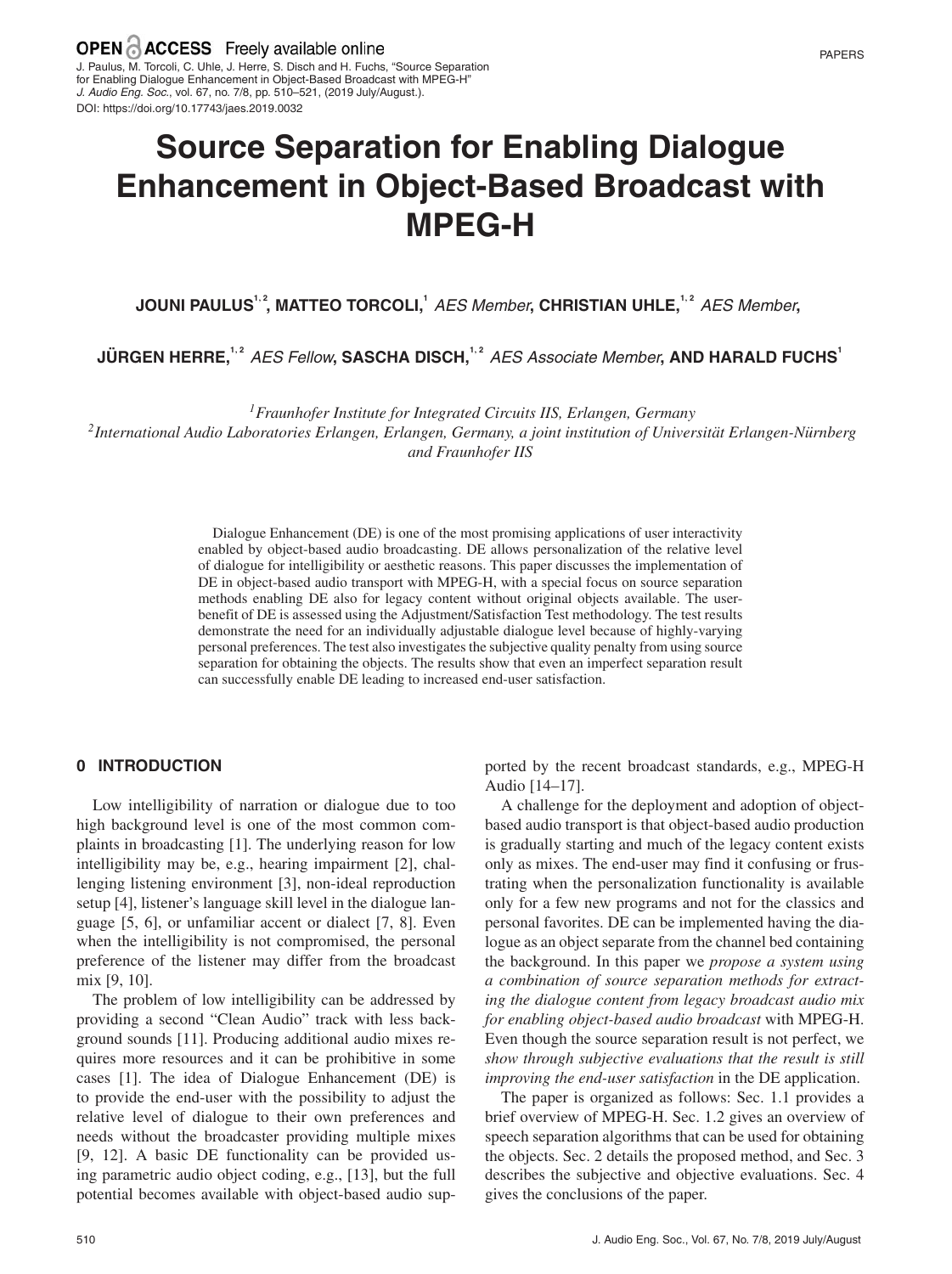#### PAPERS SOURCE SEPARATION FOR ENABLING DIALOGUE ENHANCEMENT

# **1 BACKGROUND**

## **1.1 Object-Based Audio Using MPEG-H**

Based on MPEG Unified Speech and Audio Coding, the MPEG-H Audio standard offers many extensions for use in the context of immersive 3D audio, such as coding and rendering of multi-channel and object signals, transmission of object metadata, the compressed transmission of (speaker layout agnostic) object positions and trajectories, and it allows for personalization and user interactivity on the decoder side that is enabled and controlled by object metadata. The MPEG-H Audio standard was published in 2015 [15], amended in 2017 with the so-called Phase 2 developments and the definition of MPEG-H Audio Low Complexity (LC) Profile [16], and a Second Edition is being issued [17].

The underlying main ideas of the new codec are to provide suitable means for an *immersive experience*, for *universal delivery*, and for *personal interactivity*. The immersive sound experience is provided by supporting 3D loudspeaker setups, adding the height dimension to surround sound, and a binaural renderer provides 3D sound experience on headphones. The universal delivery means that the audio data can be delivered in one universal format and might be automatically rendered in the best possible reproduction mode on the receiving device. Given these two principles, the listening scenarios can be very different, ranging from a reproduction via smartphone and loudspeaker in a noisy city environment up to a high-end speaker setup in a quiet home cinema scenario. By enabling user interactivity the consumers can benefit from adjusting mixing parameters according to the circumstances of their listening situation and to their liking.

In the transport the audio channels might typically be used for a channel bed, while the audio objects can be utilized to enhance the channel bed through addition of user-interactive elements for individual mixing as well as for playback situation based rendering using, e.g., object spatial trajectories conveyed as metadata. The objects can also be controlled individually in terms of their dynamic range, ensuring audibility in all dynamic range compression modes, and they can also be made selectable as alternatives, e.g., different languages, commentary, or audio accessibility aids.

A most demanded use-case is the individual adjustment of the dialogue level over the background music or sound effects. The broadcaster may offer different recommended adjustment presets through object metadata, e.g., in sports scenarios a preset could be "Dialogue+" with a more prominent commentary and attenuated stadium atmosphere, while another preset could be "Stadium" without any commentary. In addition to the presets, the users can fine-tune the relative dialogue level if this is enabled by metadata. A similar setup is also useful for other content types, e.g., TV shows, drama, or documentary, if the dialogue is available as a separate signal.

These object-based use-cases as well as the combination of object-based audio with immersive sound have recently been tested in field trials at the Eurovision Song

Contest in May 2018 in Lisbon [18] and in a sports event in Paris in June 2018 [19]. Furthermore, MPEG-H Audio has been adopted in a broad range of broadcast and streaming application standards, such as ATSC 3.0 [20], DVB-MPEG/UHD [21], and DVB-DASH [22], referencing the MPEG-H Audio LC Profile. Moreover, MPEG-H Audio is already on air in a regular service of the terrestrial UHD system in South Korea since May 2017. This system is specified by TTA [23] based on ATSC 3.0.

## **1.2 Speech Separation**

Object-based production is gradually starting. More content will become available, while much legacy content will still be re-broadcast. In order to use the object-based transport and enable DE, methods of audio source separation can be applied to split the legacy mixture into estimates of the dialogue and background, as illustrated in Fig. 1. Various methods for separating a target signal from a mixture of signals have been developed in the past. These methods can be categorized into model-based and data-driven approaches.

# **1.2.1 Model-Based Approaches**

The model-based methods rely on modeling assumptions about the signal or the mixing process. A signal model describes characteristics of the input signals, while a mixing model describes how the input signals are combined to the mixture signal.

Many classical speech enhancement methods belong to the model-based category. The estimation of the noise spectrum using minimum statistics tracking of local minima of the signal energy in each sub-band has been proposed in [24]. A non-linear update rule for the noise estimate and faster updating has been proposed in [25]. Time-recursive averaging algorithms estimate the noise spectrum when the estimated signal-to-noise ratio (SNR) at a particular frequency band is low. The estimation computes recursively the weighted average of the previous noise estimate and the present spectrum. The weights are determined as a function of the speech presence probability or as a function of the estimated SNR in the particular frequency band [26, 27]. Histogram-based methods rely on the assumption that the distribution of the sub-band energy is bi-modal: the low-energy mode for segments without speech or with low-energy segments of speech and high-energy mode for voiced speech and noise [28]. For a comprehensive review of classic speech enhancement methods the reader is referred to [29].

Several methods for enhancing the dialogue in a stereo recording make the assumption that the dialogue is panned to the center, e.g., [30–32]. Other methods with a similar rationale are Azimuth Discrimination and Resynthesis (ADRess) [33] and Degenerate Unmixing Estimation Technique (DUET) [34], where the separation is achieved by binary masking after clustering the time-frequency bins into sets with similar inter-channel time and level differences. Since the target and interfering signals often have similar spatial cues, a separation based on inter-channel cues may leave residual interference in the output signal.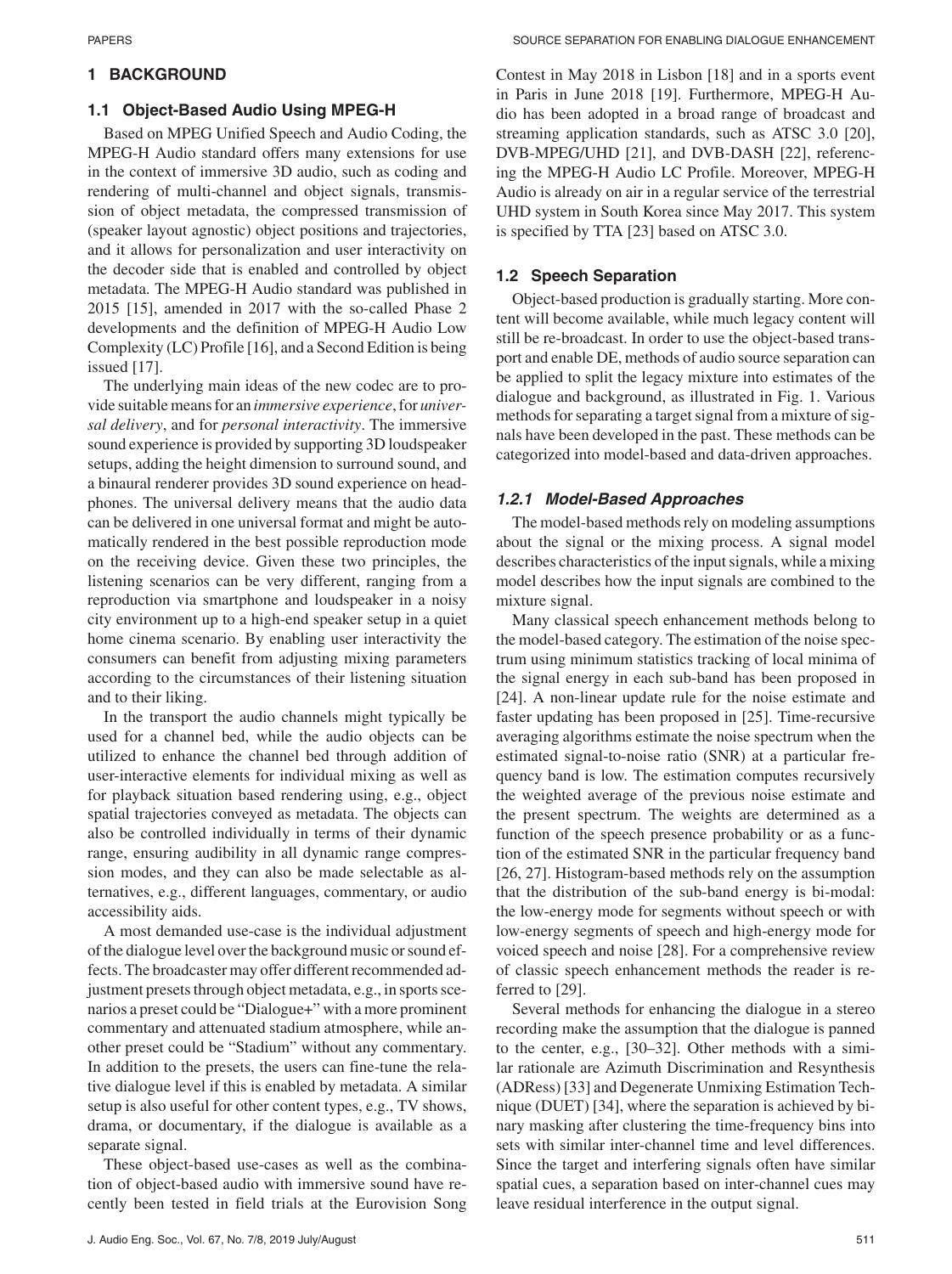

Fig. 1. Full system overview. In the case of legacy content (i.e., only available as mono, stereo, or 5.1 mix) source separation is applied in order to estimate audio objects (e.g., dialogue and background) and enable user interactivity via MPEG-H (e.g., DE).

## **1.2.2 Data-Driven Approaches**

In data-driven approaches a representation of the target signal or a set of parameters for retrieving the target signals from the input mixture is estimated. The estimation is based on a model constructed from a set of training data and derived by optimizing a criterion, e.g., by minimizing the mean squared error between the true and the estimated target, given the training data.

Non-negative matrix factorization (NMF) [35] factorizes a non-negative matrix, e.g., a magnitude spectrogram, in a product of two low-rank non-negative matrices, e.g., spectral basis functions and the corresponding temporal activations. Applying constraints on the bases, e.g., temporal smoothness or sparseness, the factorization can be guided to different solutions. NMF-based source separation approaches work mainly on a single-channel input. Semi-supervised NMF uses a fixed dictionary of spectral basis functions for speech, and for these only the temporal activations are subject to optimization. A number of bases are left free for modeling the interferer, and for these both the spectral and temporal bases are optimized. Various ways of constructing the dictionary and applying constraints during the factorization have been discussed in the literature, e.g., in [36] the dictionaries are constructed such that their discriminative power is maximized, while in [37] the spectral basis dictionaries from multiple talkers learned independently are concatenated, and a block-sparsity constraint preferring to use the bases of only a few prototype talkers when modeling an unknown talker is applied. The latter is then improved in [38] by constructing the dictionary to have a higher modeling capability and by using a more strict sparsity constraint.

Another and widely used example of data-driven approaches are artificial neural networks (ANN) that have been trained to output an estimate of a speech signal given a mixture. During the training the adjustable parameters of the network are determined such that a performance criterion computed for a set of training data is optimized. Early approaches with ANNs made a heavy use of elaborated feature extraction [39–41]. The first publication on DE using supervised learning with neural networks [41] processed single-channel input signals and used ANNs with only one hidden layer.

For the processing of signals having more than one channel, spatial information has been employed in [42] for estimating a binary mask with a deep neural network (DNN) having inter-channel features as inputs. A denoising autoencoder using multichannel features has been investigated in [43]. In [44] a DNN with log-power spectra from one channel and channel-level difference has been used for predicting the target signal spectrum, while the log-power spectra of both input channels were used as inputs to a recurrent network in [45]. Binaural processing with single-channel features from a delay-and-sum beamformer output have been used to predict the separation mask in [46]. For a more comprehensive overview on deep learning for speech separation the reader is referred to [47].

## **2 METHOD**

The broadcast audio is highly diverse in input signal characteristics with respect to channel format, background type, level, and spatial cues [1], and this is challenging for the source separation. Various source separation methods rely on specific signal characteristics and cannot effectively process all broadcast content alone. We address this challenge by applying multiple source separation methods based on complementary cues in parallel and by combining the results with a late fusion. Particular attention is paid to simple and robust processing of the various channel formats used in legacy content. All input signals are processed as stereo signals: single-channel inputs are converted by duplicating the channel, and 5.1 inputs are processed by applying the speech separation on the center channel and attenuating the other channels (assuming that the center channel carries main portion of the dialogue). Consequently, only the single-channel methods described in Secs. 2.3–2.5 are effective when processing either mono or 5.1 input signals.

The processing takes place in short-time Fouriertransform domain using 21.3 ms frames with 50% overlap corresponding to 1024 and 512 samples at 48 kHz sampling rate, a sine window, and discrete Fourier transform length of double the window length. The two channels of the mixture signal are represented by the matrices  $X_L(f, t)$ and  $X_R(f, t)$ , with *f* being the frequency bin index and *t* the time frame index.

The signal processing includes the following steps:

1. A pre-processing algorithm reduces the amount of decorrelated energy between the two input channels resulting in  $X'_{L}(f, t)$  and  $X'_{R}(f, t)$ , see Sec. 2.1.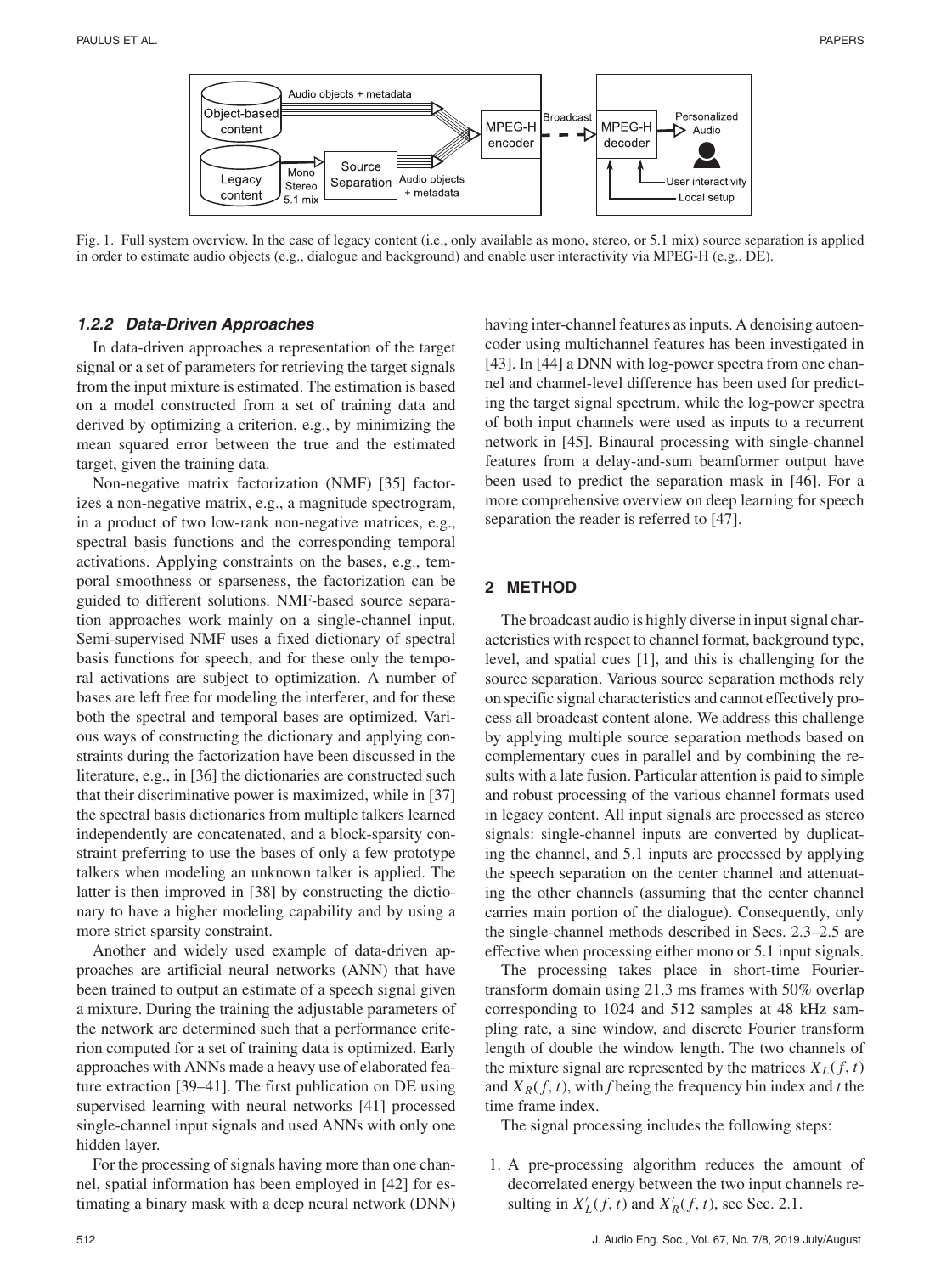- 2. Multiple separation algorithms are run in parallel, each producing spectral weighting matrices  $G_{m,\{L,R\}}(f, t)$  for both input channels *L* and *R* to obtain estimates of the dialogue content in them, see Secs. 2.2–2.5.
- 3. A late fusion stage combines the separation masks from *M* different modules into one, see Sec. 2.6.
- 4. A post-processing algorithm is used to smooth the output trading some interferer attenuation performance for a higher perceptual quality, see Sec. 2.7.
- 5. The final spectral weighting masks  $G_{\{L,R\}}^{out}(f, t)$  are applied on the input signal channels for obtaining estimates of the dialogue

$$
\hat{X}_{D,\{L,R\}}(f,t) = X'_{\{L,R\}}(f,t)G_{\{L,R\}}^{out}(f,t)
$$
\n(1)

and the background

$$
\hat{X}_{BG,\{L,R\}}(f,t) = X_{\{L,R\}}(f,t) - \hat{X}_{D,\{L,R\}}(f,t). \tag{2}
$$

The processing modules are discussed in more detail in the following. Some of them are single-channel methods; these take the mid signal of the mid/side representation of a stereo signal as the input.

#### **2.1 Primary / Ambient Decomposition**

The Primary / Ambient Decomposition (PAD) module attenuates the ambient sound components in the input. This can be implemented in various ways, see, e.g., [48–50], with the main principle being the discrimination between direct primary sound sources and diffuse ambience components. The PAD algorithm operates by finding a rotation of the stereo scene that makes the energies of the rotated channels equal, based on the assumption that by doing this the center of the rotated scene points at the primary direct audio source. A center extraction algorithm is used for splitting the signal into primary and ambient components before reversing the rotation.

### **2.2 Center Extraction**

The Center Extraction (CE) module relies on the assumption that the dialogue is panned to the center of the stereo scene. This assumption has proven its usability already, e.g., in [30, 32]. The implementation used here is based on the ratio between the smaller and the larger magnitude of the input channels:

$$
G_{CE}(f, t) = \frac{\min\left(|X'_{L}(f, t)|, |X'_{R}(f, t)|\right)}{\max\left(|X'_{L}(f, t)|, |X'_{R}(f, t)|\right)}.
$$
 (3)

The same separation mask is used for both input channels ensuring that the spatial properties of the signal are not distorted.

#### **2.3 Non-Negative Matrix Factorization**

The single-channel NMF method is derived from a method enforcing block-sparsity [38]. It uses a speech spectral basis dictionary of 75 groups, each with 10 entries, and 20 free bases to model the background. For complexity reasons, the frequency resolution of the signal magnitude spectrum is reduced using a close-to-logarithmic mapping

from the 1025 bins to 192 bands before the computation and this is inverted after the source separation mask has been computed. The speech separation mask is obtained from the mixture magnitude spectrogram  $X_{in}(f, t)$  and the background magnitude estimate  $\ddot{X}_{BG}(f, t)$  with

$$
G_{NMF}(f,t) = \frac{\max\left(0, X_{in}^2(f,t) - \hat{X}_{BG}^2(f,t)\right)}{X_{in}^2(f,t)}.
$$
 (4)

## **2.4 Harmonic / Percussive / Residual Decomposition**

The Harmonic / Percussive / Residual (HPR) decomposition is a single-channel method that applies a median filter to the input magnitude spectrum along either time or frequency axis producing a magnitude spectrum with enhanced sustained or percussive content [51]. Three separation masks are obtained: one for extracting the harmonic components, one for the percussive components, and one for the components not showing a clear harmonic or percussive structure. In [51] the masks are binary, while soft masks are used in our implementation. Speech contains both harmonic (e.g., vowels) and percussive components (e.g., fricatives), so we run HPR with rather extreme parameters compared to [51].  $G_H(f, t)$  and  $G_P(f, t)$  are obtained (with values in the range  $0 - 1$ ), where  $G_H(f, t)$ extracts sustained sounds clearly longer than vowels and  $G_P(f, t)$  extracts highly dynamic percussive components longer than consonants and being energetic outside the frequency regions characteristic of fricatives (e.g., explosions and shooting). The estimated sustained sounds and explosions are suppressed by the residual separation mask

$$
G_{HPR}(f, t) = \min(1 - G_H(f, t), 1 - G_P(f, t)).
$$
 (5)

#### **2.5 Single-Channel Speech Enhancement**

The Single-Channel Speech Enhancement (SCSE) module applies a recursive averaging algorithm based on speech presence probability. This module makes the assumption that the noise has slow-varying second-order statistics that can be estimated in individual frequency bands as a weighted average of past noise estimates and the present noisy speech power spectrum. The weights change adaptively depending on the speech presence probability, ideally by updating the noise estimate very fast during speech absence and (almost) not updating during speech presence. Our updating rule is based on the likelihood ratio, calculated assuming Gaussian spectral components as in [26]. The noise power estimate is used to compute the weighting mask  $G_{SCSE}(f, t)$  as the log-spectral amplitude estimator from Ephraim and Malah [52].

#### **2.6 Fusion of Separation Modules**

After obtaining the spectral weighting masks for dialogue content separation from multiple modules, these are combined with late fusion. The main task for the fusion is that it should improve the performance compared to the single best module, e.g., by locally selecting the best module based on a quality prediction [53], by using a DNN for combining the separation results [54, 55], or by a weighted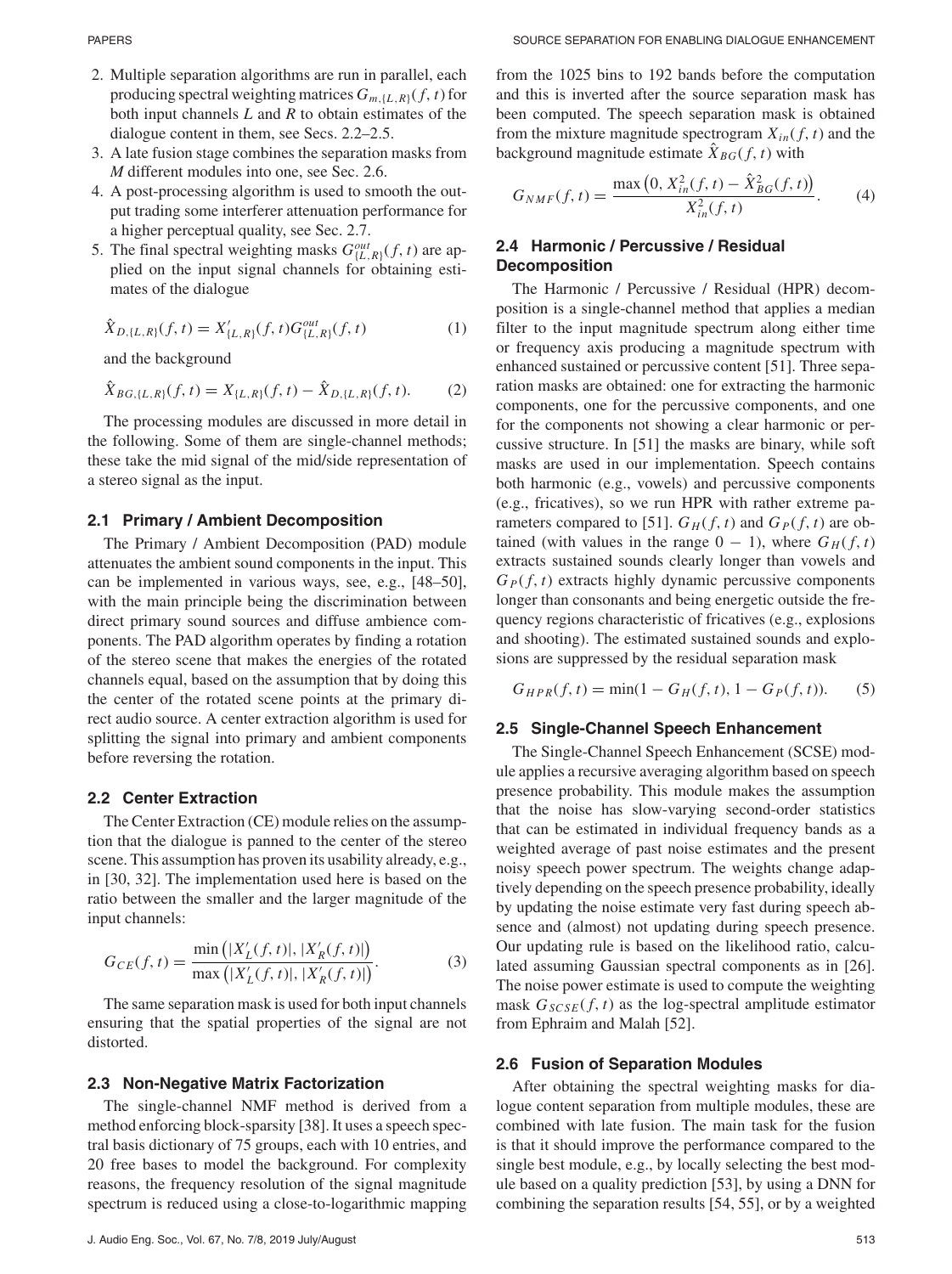Table 1. Separation performance comparison of the proposed combined method (*All*), and the individual separation modules (Secs. 2.2–2.5). The first three rows are the BSSEval measures (in dB) for the separated dialogue and the last two rows the change from the input mixture. In each cell, the first value is the mean over items for the stereo input data, and the second value is the mean over items for mono input data.

|                 | All         | CE.          | <b>NMF</b>  | <b>HPR</b>  | <b>SCSE</b> |
|-----------------|-------------|--------------|-------------|-------------|-------------|
| <b>SIR</b>      | 14.7/12.3   | 9.4/2.8      | 10.8 / 10.9 | 3.3/1.6     | 6.6/7.2     |
| <b>SDR</b>      | 8.5/8.0     | 7.4/2.7      | 7.3/7.6     | 2.9/1.3     | 5.2/5.7     |
| <b>SAR</b>      | 10.0 / 10.5 | 13.1 / 20.3  | 0.6/11.1    | 16.6 / 16.8 | 12.8 / 13.1 |
| $\triangle$ SIR | 13.1/9.4    | $7.8 / -0.2$ | 9.2/7.9     | $1.6/ -1.4$ | 5.0/4.3     |
| $\triangle$ SDR | 6.8/5.1     | $5.7/ -0.3$  | 5.7/4.6     | $1.3/ -1.7$ | 3.6/2.7     |

average of the separation results after predicting the weighting [56]. After experimenting with various fusion methods, including DNN-based regression [55], the proposed system uses a much simpler approach of an element-wise minimum of the dialogue separation masks:

$$
G_{\{L,R\}}(f,t) = \min\big(G_{1,\{L,R\}}(f,t), ..., G_{M,\{L,R\}}(f,t)\big).
$$
\n(6)

For each time/frequency-tile the maximum background attenuation from multiple separation methods is selected, assuming the estimation error being mainly undersuppression of the background, e.g., when the stereo modules have no effect on mono input. Compared to the more complex approaches tested, minimum fusion provides better performance while being computationally inexpensive.

#### **2.7 Musical Noise Reduction**

Musical noise is a recurrent issue for spectral weighting techniques for source separation. Due to localized estimation errors isolated peaks may appear in the processed spectrum, resulting in perceptually annoying wobbling sounds with fast changing pitch. In order to reduce this effect, the adaptive mask smoothing proposed in [57] is adopted as post-filter, applied on  $G_{\{L,R\}}(f, t)$ , and  $G_{\{L,R\}}^{out}(f, t)$  is obtained.

## **2.8 Discussion**

Source separation methods in reality are not able to provide ideal separation, but the result still contains both crosstalk and artifacts. The important question is if the result still is *good enough for the intended application*. In an experiment from the BBC, they found that attenuating the background music by 1.4 dB from the default level "allowed many more people to understand what was being said without compromising the editorial vision" [58]. Reproducing a mixture of the separated dialogue and background reduces the prominence and audibility of source separation artifacts and this fits well together with the idea of DE application that the mixing ratio between the dialogue and background is only *adjusted*. Since the actual adjustment of the mixing ratio is done by the end-user, he can decide it depending on the personal needs and opinion of the quality within the limits set by the broadcaster.

#### **3 EVALUATION**

## **3.1 Evaluation of Fusion**

First we evaluate the performance of each separation module from Secs. 2.2–2.5 independently (including the pre- and post-processing stages, Secs. 2.1, 2.7) and compare it with the result after the fusion (Sec. 2.6). The data consists of 11 synthetic items, each 10 s in length, with mono centered dialogue and a stereo background. The separation performance is evaluated using the BSSEval [59] measures of Signal-to-Interferer Ratio (SIR), Signal-to-Distortion Ratio (SDR), and Signal-to-Artifacts Ratio (SAR), and the change of SIR ( $\Delta$ SIR) and SDR ( $\Delta$ SDR) from the input mixture. The proposed system is also tested using mono inputs obtained by downmixing the stereo items. The evaluation results are given in Table 1, from which we see that the fusion result outperforms the individual modules for both mono and stereo inputs.

#### **3.2 Subjective Evaluation in Application**

**Methodology.** In [10] we presented the Adjustment/Satisfaction Test (A/ST) where the participants interact with a user-adjustable system and their adjustments and the resulting satisfaction levels are studied. This allows analyzing to what extent the available personalization is used and quantifying the quality of experience improvement. We use the A/ST here in the form of a DE application, in which the user adjusts the dialogue level in the signal, comparing the proposed *blind source separation* (BSS) system, referred to as *S<sub>BSS</sub>*, with using the *original objects* (OO), referred to as  $S_{OO}$ .

**Environment.** The experiment is carried out in a listening room resembling a quiet low-reverberant living room with a 5.1 setup with high-end studio monitors positioned according to [60]. The user interface is displayed on a TV positioned above the center loudspeaker. The participants sit on a chair with fixed position, and they can control the relative level of the dialogue via a rotating knob.

**Participants.** The test involves 14 German participants with good knowledge of the English language. They have taken part in a sensory test before; they have normal hearing; and they are voluntary, remunerated, and between 22 and 38 years old (median age is 25).

**Instructions.** The participants are not informed that two different systems are tested. Still, the test instructions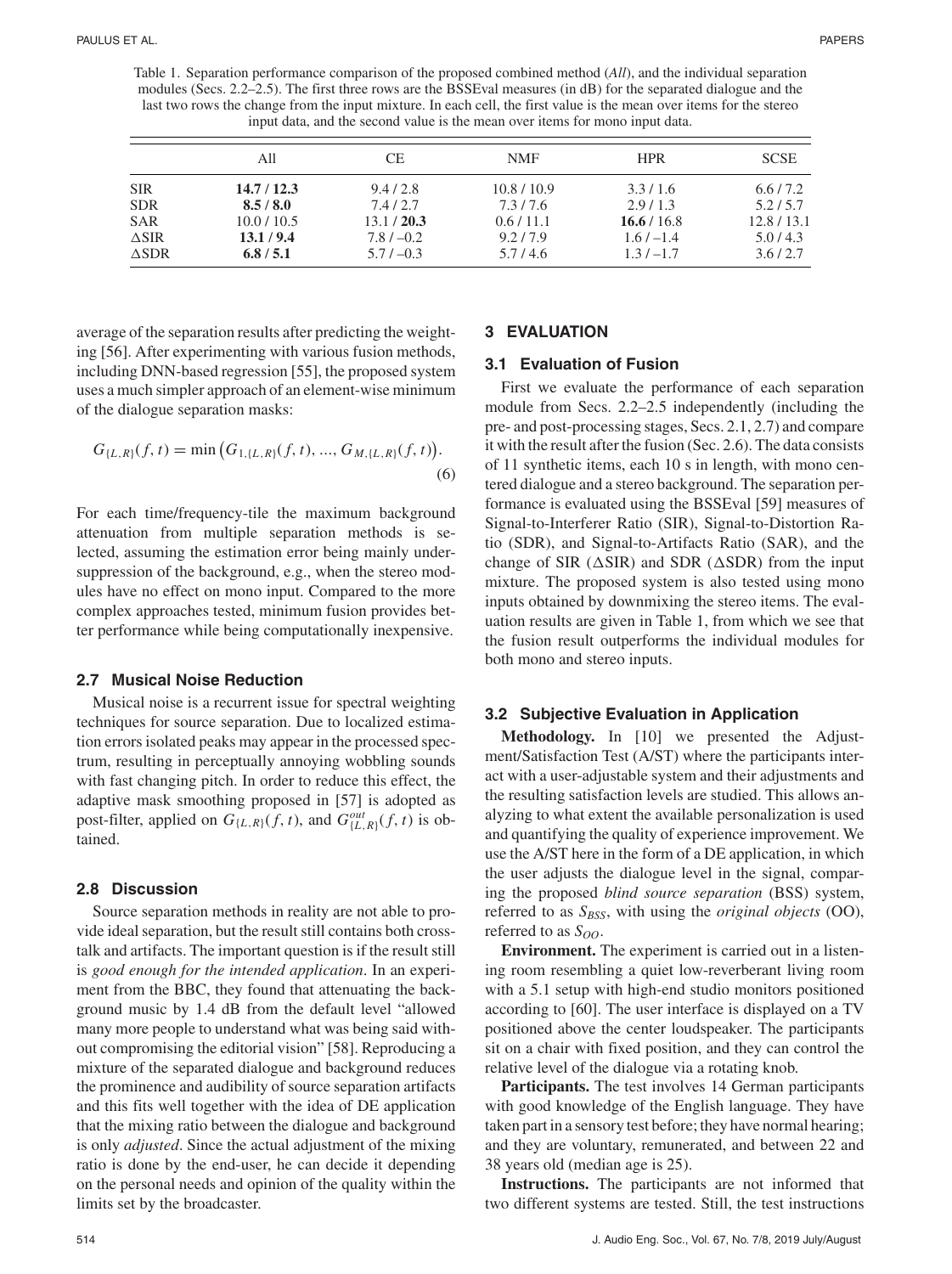Table 2. Initial loudness difference for the center channel (LD<sub>0</sub><sup>c</sup>)</sub> given in Loudness Units (LU), percentage of frames with active speech (AS%), and type of background for each item.

| <b>Item</b>       | $LD_0^c$ | $AS\%$ | Background                   |
|-------------------|----------|--------|------------------------------|
| 1 Docu            | 7.18     | 78     | Ambient music                |
| 2VOWar            | 3.64     | 67     | War shooting and explosions  |
| 3Cheer            | 18.6     | 90     | Cheering crowd indoors       |
| 4D <sub>ocu</sub> | 7.50     | 67     | Ambient music                |
| $5$ Docu          | 14.9     | 51     | Instrumental classical music |
| 6Docu             | 8.20     | 82     | Instrumental jazz music and  |
|                   |          |        | ambient noise                |
| 7Cheer            | 5.49     | 87     | Cheering crowd outdoors      |
| Median            | 7.50     | 78     |                              |
|                   |          |        |                              |

mention the possibility that the personalization might introduce quality degradations (even if this is true only for *S<sub>BSS</sub>*). The participants are asked to adjust the relative dialogue level in the the audio so that they can easily follow the text, yet keeping the background enjoyable, i.e., *to find the best compromise between the preferred relative dialogue level and a sound quality they would accept* in television. After the adjustment, the participants are asked to rate the difference in satisfaction between the initial mix and the personalized version. The satisfaction is assessed directly after adjusting each item, i.e., using the "Experience configuration" from [10].

**Stimulus.** Seven 5.1 audio excerpts for TV with the length of 7–12 s and the sampling frequency of 48 kHz are considered as test material: four excerpts feature female English talkers and three feature male English talkers. These excerpts are selected to have loud background, potentially making the dialogue tiring to follow. Each item is presented once with  $S_{OO}$  and once with  $S_{BSS}$  in a pseudorandom order. The repetitions of an item are not directly consecutive but interleaved with other items.

Table 2 shows the initial loudness differences  $(LDs)^1$ between the dialogue and the background in the center channel  $(LD_0^c)$ . The initial LDs considering all the 5.1 channels are shown by the dashed black line in Fig. 2  $(i\nu$ *nitial LD*<sub>0</sub>). The listeners are able to modify the relative level of the speech from –10 to +20 LU with respect to the initial  $LD_0$  while operating  $S_{OO}$ . While operating *SBSS* the available range depends on the separation performance and is item-dependent. The maximum available LD is shown by the dashed blue line in in Fig. 2 (*max S<sub>BSS</sub>*). All the items are loudness-normalized to have equal integrated loudness [61] both in their initial and adjusted versions.

**Results.** Fig. 2 depicts the mean of the listeners' adjustments and satisfaction levels (solid lines) together with box plots2. High subjective variance is visible, i.e., subjects have very different preferences for the relative level of the Table 3. ANOVA of the LD adjustments: degrees of freedom (d.f.), effect size  $\eta^2$  (as a percentage of the total variation

explained), and p-values (if lower than 0.05, we reject the null hypothesis).

| d.f. | $\eta^2$ (%) |      |
|------|--------------|------|
| 13   | 21.7         | 0.02 |
|      | 15.8         | 0.00 |
|      | 11.2         | 0.00 |
| 5    | 7.8          | 0.00 |
| 65   | 15.3         | 0.03 |
| 5    | 6.6          | 0.00 |
| 13   | 6.4          | 0.03 |
|      | 1.1          | 0.01 |
| 13   | 2.0          | 0.46 |
| 78   | 12.0         |      |
|      |              |      |

dialogue. This confirms that a unique *one-size-fits-all* mix would hardly satisfy all listeners and DE is desired.

This is also supported by the ANOVA of the LD adjustments, where four factors are considered: item, subject, type of used system  $(S_{OO} / S_{BSS})$ , and type of background (i.e., if the background contains music or not, referred to as "Music Background"). Subject is considered as random factor, as it consists of samples randomly taken from the relevant population on which we would like to generalize. Item is nested inside Music Background. Table 3 reports the ANOVA results. The factor "Subject" accounts alone for 21.7% of the total variation.

Fig. 2 shows also that slightly lower levels of adjustment are preferred for  $S_{BSS}$  than for  $S_{OO}$ , resulting in lower satisfaction. In fact, the subjects have to *trade-off between the desired LD* (selected while operating  $S_{OO}$ ) *and the distortions*, which *S<sub>BSS</sub>* introduces for higher levels of adjustment. Yet, the difference between  $S_{BSS}$  and  $S_{OO}$  in terms of selected LD is smaller than 1 LU on average and both systems clearly increase the satisfaction. Averaging over the listeners, the satisfaction increase correlates with the LD adjustment (i.e., the difference between the selected LD and the initial LD) with Pearson's  $r = 0.9$ .

To support this observation, an ANOVA is run on the satisfaction scores considering LD adjustment, item, subject, and music background as main factors and no interaction is considered. All four factors result in statistical significance  $(p < 0.05)$ , with LD adjustment accounting alone for 62% of the total variation, subject accounting for 12%, and the remaining factors together accounting for 6%. It can be concluded that the adjustment has a *noticeable and positive effect* and the personalization offered by  $S_{BSS}$  is desired, despite the distortions potentially introduced.

These observations confirm the results obtained in [10], where the same system  $S_{BSS}$  was tested using stereo material with speech panned to the center, i.e., *S<sub>BSS</sub>* could exploit also stereo methods such as PAD and CE. Fig. 3 summarizes the results from this previous evaluation.

<sup>1</sup> Loudness is herein meant as integrated loudness as per BS.1770-4 [61] and measured in Loudness Units (LU).

 $2$  The boxes correspond to the 25/75% quantiles of the data, the central black bar corresponds to the median, the whiskers indicate

the minimum or maximum points within 1.5 IQR (interquartile range, and points are displayed with a cross if they are within 1.5–3 times the IQR and with a circle if they exceed 3 IQR.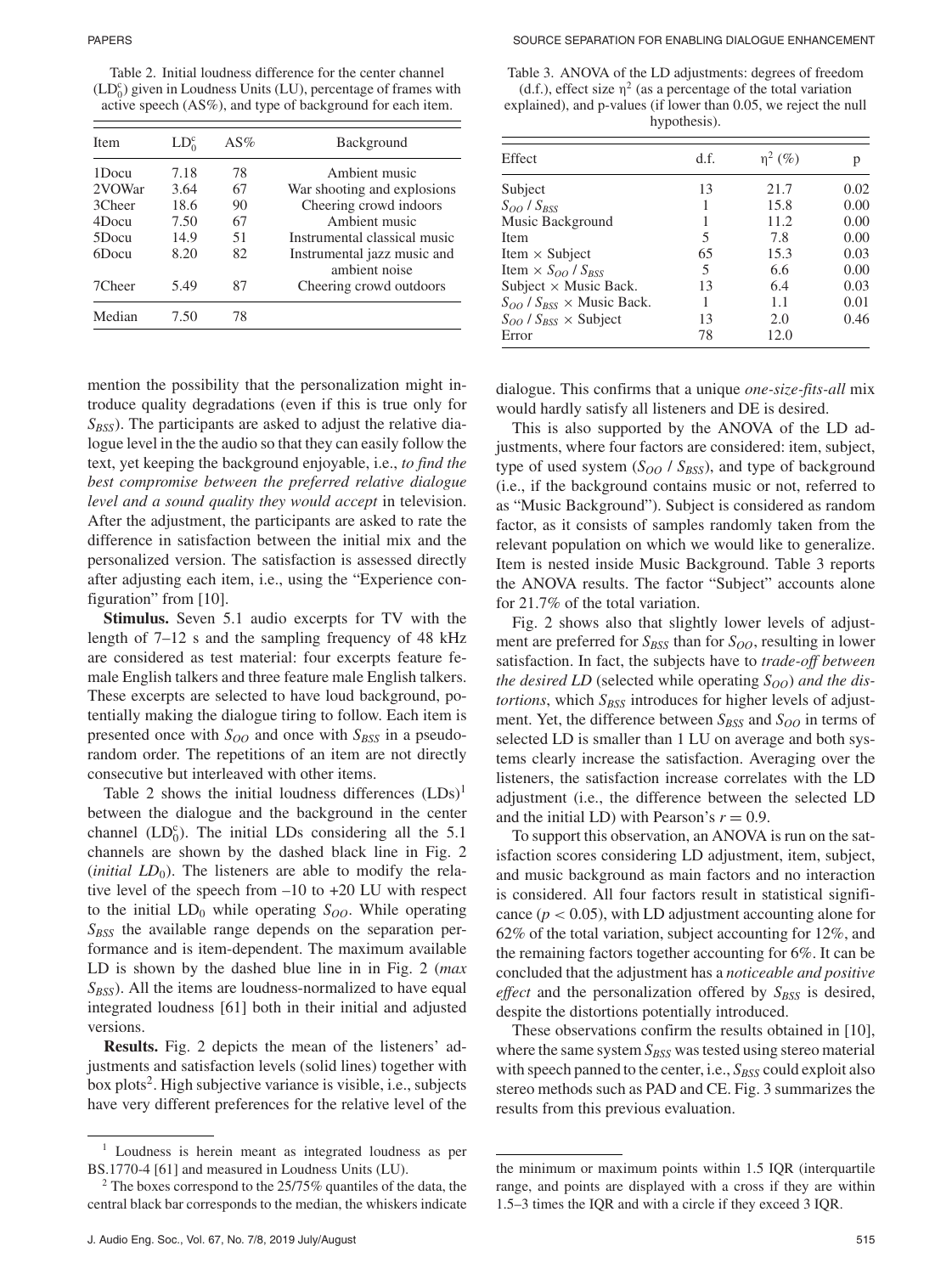

Fig. 2. Mean selections and box plots for the preferred LD (upper plot) and resulting satisfaction levels (lower plot). *S<sub>oo</sub>* (main red lines) is compared with *S<sub>BSS</sub>* (main blue lines with crosses). Test signals are 5.1 with dialogue mixed in the center channel.



Fig. 3. Previous evaluation with stereo material and speech panned to the center ©2018 IEEE. Reprinted, with permission, from [10].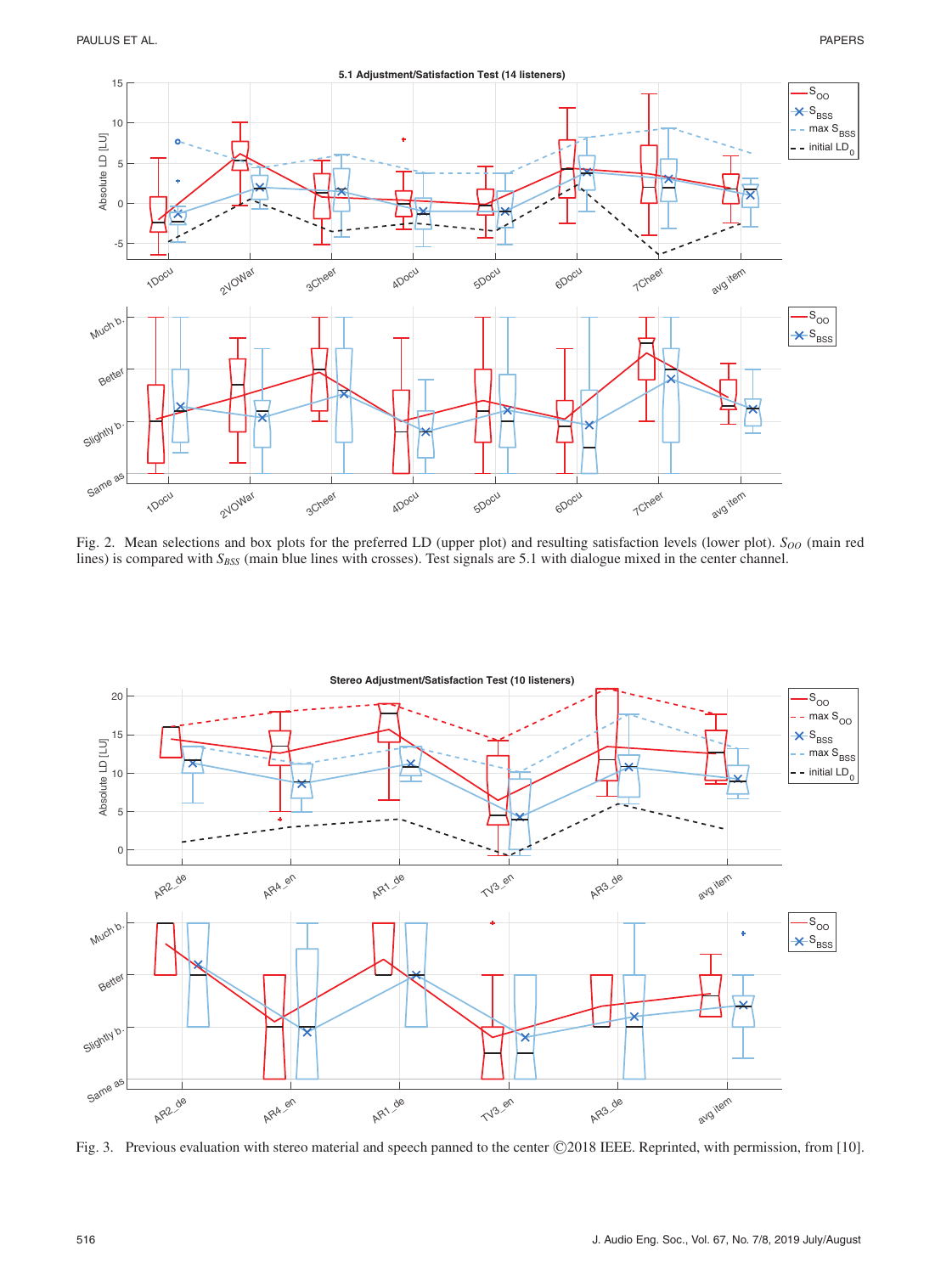[6] A. Warzybok, et al., "Influence of the Linguistic Complexity in Relation to Speech Material on Non-Native Speech Perception in Noise," *Fortschritte der Akustik -*

[7] C. G. Clopper and A. R. Bradlow, "Perception of Dialect Variation in Noise: Intelligibility and Classification," *Language and Speech*, vol. 51, no. 3, pp. 175–198 (2008 Sep.), https://doi.org/10.1177/0023830908098539.

[8] P. Adank, et al., "Comprehension of Familiar and Unfamiliar Native Accents Under Adverse Listening Conditions," *J. Exp. Psychol. Hum. Percept. Perform.*, vol. 35, no. 2, pp. 520–529 (2009), https://doi.org/10.1037/

*DAGA'2010*, pp. 987–988 (2010 Mar.).

# **4 CONCLUSIONS**

Dialogue Enhancement (DE) enables the delivery of optimal dialogue mixing to every listener, be it in terms of intelligibility or for aesthetic preference. This paper investigated technology for the implementation of DE in object-oriented broadcasting, such as MPEG-H. A special focus of the paper was on the use of source separation methods to extract dialogue and background from the complex sound mixture also in the case when these have not been made available during the production process, i.e., for legacy content. The presented source separation technology integrates several separation approaches with known limitations into a more powerful overall architecture.

The second main focus of the paper was on the evaluation of the subjective benefit of individually adjustable DE using the Adjustment/Satisfaction Test. The listeners made extensive use of the dialogue level personalization and the preferred dialogue level had a high variance among the listeners indicating the need for this functionality. The use of the personal adjustment increased the listener satisfaction clearly. The extensive use of personalization and increased satisfaction were observed also when using the proposed source separation method for obtaining the dialogue and background objects. The cost of the imperfect source separation compared to using the original objects is visible in the user satisfaction as a slightly smaller improvement.

In summary, it was shown that the benefits of objectbased audio, as they are used in modern broadcasting systems, can also be used when broadcasting legacy content that was not produced in an object-oriented way by using current source separation technology. This may lower the transition barrier for the adoption of object-oriented broadcasting standards.

In the future, substantial further improvements in source separation can be expected inspired from the field of deep learning methods, both for the fusion of individual source separation module outputs and for the source separation task itself.

# **5 REFERENCES**

[1] M. Armstrong, "From Clean Audio to Object Based Broadcasting," *Research & Development White Paper WHP324*, BBC (2016 Sep.).

[2] B. Shirley, et al., "Personalized Object-Based Audio for Hearing Impaired TV Viewers," *J. Audio Eng. Soc.*, vol. 65, pp. 293–303 (2017 Apr.), https://doi.org/10.17743/ jaes.2017.0005.

[3] T. Walton, et al., "Does Environmental Noise Influence Preference of Background-Foreground Audio Balance?" presented at the *141st Convention of the Audio Engineering Society* (2016 Sep.), convention paper 9637.

[4] P. Mapp, "Intelligibility of Cinema & TV Sound Dialogue," presented at the *141st Convention of the Audio Engineering Society* (2016 Sep.), convention paper 9632.

[5] M. Florentine, "Speech Perception in Noise by Fluent, Non-Native Listeners," *J. Acoust. Soc. Amer.*, vol. 77, no. S107 (1985), https://doi.org/10.1121/1.2022152.

[9] H. Fuchs and D. Oetting, "Advanced Clean Audio Solution: Dialogue Enhancement," *SMPTE Motion Imaging J.*, vol. 123, no. 5, pp. 23–27 (2014 Jul.), https://doi.org/

a0013552.

10.5594/j18429. [10] M. Torcoli, et al., "The Adjustment / Satisfaction Test (A/ST) for the Evaluation of Personalization in Broadcast Services and its Application to Dialogue Enhancement," *IEEE Trans. Broadcast.*, vol. 64, no. 2, pp. 524–538 (2018 Jun.), https://doi.org/10.1109/TBC. 2018.2832458.

[11] B. G. Shirley and P. Kendrick, "ITC Clean Audio Project," presented at the *116th Convention of the Audio Engineering Society* (2004 May), convention paper 6027.

[12] B. Shirley and R. Oldfield, "Clean Audio for TV Broadcast: An Object-Based Approach for Hearing-Impaired Viewers," *J. Audio Eng. Soc.*, vol. 63, pp. 245–256 (2015 Apr.), https://doi.org/10.17743/jaes.2015.0017.

[13] J. Paulus, et al., "MPEG-D Spatial Audio Object Coding for Dialogue Enhancement (SAOC-DE)," presented at the *138th Convention of the Audio Engineering Society* (2015 May), convention paper 9220.

[14] J. Herre, et al., "MPEG-H Audio-The New Standard for Universal Spatial / 3D Audio Coding," *J. Audio Eng. Soc.*, vol. 62, pp. 821–830 (2014 Dec.), https://doi.org/ 10.17743/jaes.2014.0049.

[15] ISO/IEC, "Information technology—High efficiency coding and media delivery in heterogeneous environments—Part 3: 3D audio," *International Standard 23008-3* (2015).

[16] ISO/IEC, "Information technology—High efficiency coding and media delivery in heterogeneous environments—Part 3: 3D audio, AMENDMENT 3," *MPEG-H 3D Audio Phase* 2 (2015).

[17] ISO/IEC, "Information technology—High efficiency coding and media delivery in heterogeneous environments—Part 3: 3D audio," *International Standard 23008-3:2018*, Second Ed. (2018).

[18] "EBU and Fraunhofer IIS Conducted Live MPEG-H Audio Production Trial at Eurovision Song Contest 2018," http://www.audioblog.iis.fraunhofer.com/ ebu-fraunhofer-mpegh-eurovision/, accessed: 2018-06-26.

[19] "Successful Terrestrial and Satellite Reception of MPEG-H Audio During the Roland Garros French Open," http://idfrancetv.fr/successful-terrestrial-and-satellitereception-of-mpeg-h-audio-during-the-roland-garrosfrench-open/, accessed: 2018-06-26.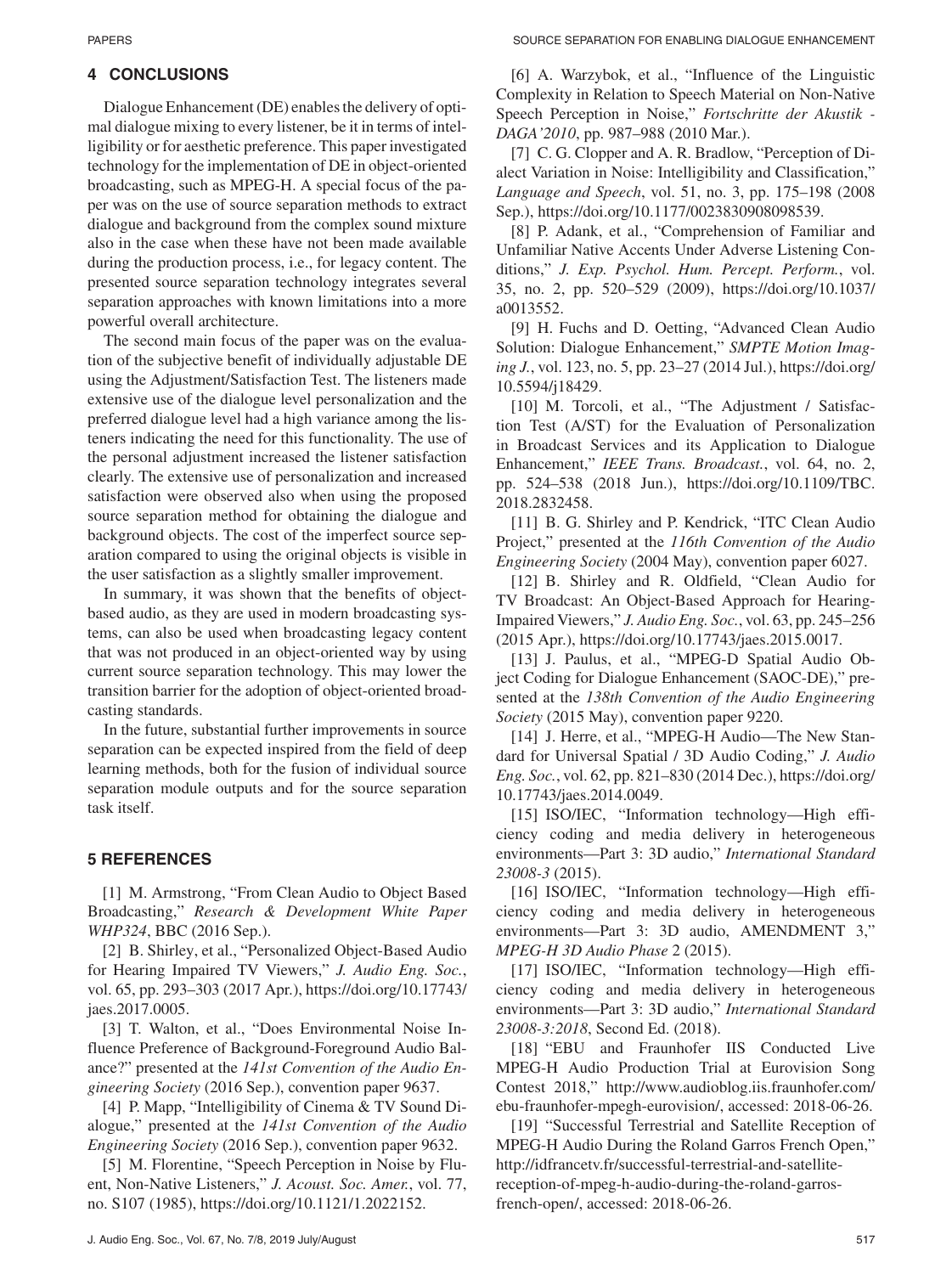[20] R. L. Bleidt, et al., "Development of the MPEG-H TV Audio System for ATSC 3.0," *IEEE Trans. Broadcast.*, vol. 63, no. 1, pp. 202–236 (2017 Mar.), https://doi.org/ 10.1109/TBC.2017.2661258.

[21] ETSI TS 101 154 v2.4.1, "Digital Video Broadcasting (DVB); Specification for the Use of Video and Audio Coding in Broadcast and Broadband Applications" (2018).

[22] ETSI TS 103 285 v1.2.1, "Digital Video Broadcasting (DVB); MPEG-DASH Profile for Transport of ISO BMFF Based DVB Services over IP Based Networks" (2018).

[23] Telecommunications Technology Association of Korea, "Transmission and Reception for Terrestrial UHDTV Broadcasting Service, Rev. 1," KO-07.0127R1 (2016).

[24] R. Martin, "Spectral Subtraction Based on Minimum Statistics," *7th Eur. Signal Process. Conf.*, pp. 1182– 1185 (1994 Sep.).

[25] G. Doblinger, "Computationally Efficient Speech Enhancement by Spectral Minima Tracking In Subbands," *Eurospeech*, pp. 1513–1516 (1995).

[26] Y. Ephraim and D. Malah, "Speech Enhancement Using a Minimum-Mean Square Error Short-Time Spectral Amplitude Estimator," *IEEE Trans. Acoust. Speech Signal Process.*, vol. 32, no. 6, pp. 1109–1121 (1984 Dec.), https://doi.org/10.1109/TASSP.1984.1164453.

[27] L. Lin, et al., "Adaptive Noise Estimation Algorithm for Speech Enhancement," *Electronic Letters*, vol. 39, no. 9, pp. 754–755 (2003 May), https://doi.org/ 10.1049/el:20030480.

[28] H. Hirsch, and C. Ehrlicher, "Noise Estimation Techniques for Robust Speech Recognition," *IEEE Int. Conf. Acoust. Speech Signal Process*., pp. 153–156 (1995 May), https://doi.org/10.1109/ICASSP.1995.479387.

[29] P. C. Loizou, *Speech Enhancement —Theory and Practice* (CRC Press, Boca Raton, FL, USA, 2007).

[30] E. Vickers, "Two-to-Three Channel Upmix for Center Channel Derivation and Speech Enhancement," presented at the *127th Convention of the Audio Engineering Society* (2009 Oct.), convention paper 7917.

[31] J. T. Geiger, et al., "Dialogue Enhancement of Stereo Sound," *23rd Eur. Signal Process. Conf.*, pp. 874–878 (2015 Aug.), https://doi.org/10.1109/ EUSIPCO.2015.7362507.

[32] A. Craciun, et al., "An Evaluation of Stereo Speech Enhancement Methods for Different Audio-Visual Scenarios," *23rd Eur. Signal Process. Conf.*, pp. 2048–2052 (2015 Aug.), https://doi.org/10.1109/ EUSIPCO.2015.7362744.

[33] D. Barry, et al., "Sound Source Separation: Azimuth Discrimination and Resynthesis," presented at the *Int. Conf. Digital Audio Effects* (2004 Oct.).

[34] A. Jourjine, et al., "Blind Separation of Disjoint Orthogonal Signals: Demixing N Sources from 2 Mixtures," *IEEE Int. Conf. Acoust. Speech Signal Process.*, pp. 2985–2988 (2000 Jun.), https://doi.org/10.1109/ ICASSP.2000.861162.

[35] D. D. Lee and H. S. Seung, "Algorithms for Non-Negative Matrix Factorization," in T. Leen, T. Dietterich,

and V. Tresp (Eds.), *Advances in Neural Information Processing Systems*, vol. 13, pp. 556–562 (MIT Press, 2001).

[36] F. Weninger, et al., "Discriminative NMF and its Application to Single-Channel Source Separation," *Interspeech 2014*, pp. 865–869 (2014 Sep.).

[37] D. L. Sun and G. J. Mysore, "Universal Speech Models for Speaker Independent Single Channel Source Separation," *IEEE Int. Conf. Acoust. Speech Signal Process.*, pp. 141–145 (2013 May), https://doi.org/10.1109/ICASSP.2013.6637625.

[38] M. Kim and P. Smaragdis, "Mixtures of Local Dictionaries for Unsupervised Speech Enhancement," *IEEE Signal Process. Lett.*, vol. 22, no. 3, pp. 293–297 (2015 Mar.), https://doi.org/10.1109/LSP.2014.2346506.

[39] J. Tchorz and B. Kollmeier, "SNR Estimation Based on Amplitude Modulation Analysis with Applications to Noise Suppression," *IEEE Trans. Speech Audio Process.*, vol. 11, no. 3, pp. 184–192 (2003 May), https://doi.org/10.1109/TSA.2003.811542.

[40] M. Kleinschmidt and V. Hohmann, "Sub-Band SNR Estimation Using Auditory Feature Processing," *Speech Communication*, vol. 39, pp. 47–64 (2003), https://doi.org/10.1016/S0167-6393(02)00058-4.

[41] C. Uhle, et al., "Speech Enhancement of Movie Sound," presented at the *125th Convention of the Audio Engineering Society* (2008 Oct.), convention paper 7628.

[42] Y. Jiang, et al., "Binaural Classification for Reverberant Speech Segregation Using Deep Neural Networks," *IEEE/ACM Trans. Audio Speech Lang. Process.*, vol. 22, no. 12 (2014 Dec.), https://doi.org/10.1109/ TASLP.2014.2361023.

[43] S. Araki, et al., "Exploring Multi-Channel Features for Denoising-Autoencoder-Based Speech Enhancement," presented at the *IEEE Int. Conf. Acoust. Speech Signal Process.* (2015 Apr.), https://doi.org/10.1109/ ICASSP.2015.7177943.

[44] N. Fan, J. Du, and L.-R. Dai, "A Regression Approach to Binaural Speech Segregation via Deep Neural Networks," presented at the *10th Int. Symp. Chin. Spoken Lang. Process.* (2016 Oct.), https://doi.org/10.1109/ ISCSLP.2016.7918387.

[45] J. M. Martín-Doñas, et al., "Dual-Channel DNN-Based Speech Enhancement for Smartphones," presented at the *IEEE 19th Int. Workshop Multimedia Signal Process.* (2017 Oct.), https://doi.org/10.1109/ MMSP.2017.8122273.

[46] X. Zhang and D. Wang, "Deep Learning Based Binaural Speech Separation in Reverberant Environments," *IEEE/ACM Trans. Audio Speech Lang. Process.*, vol. 25, no. 5 (2017 May), https://doi.org/10.1109/ TASLP.2017.2687104.

[47] D. Wan and J. Chen, "Supervised Speech Separation Based on Deep Learning: An Overview," *IEEE/ACM Trans. Audio Speech Lang. Process.*, vol. 26, no. 10, pp. 1702–1726 (2018 Oct.), https://doi.org/10.1109/ TASLP.2018.2842159.

[48] C. Avendano and J.-M. Jot, "A Frequency-Domain Approach to Multichannel Upmix," *J. Audio Eng. Soc.*, vol. 52, pp. 740–749 (2004 Jul./Aug.).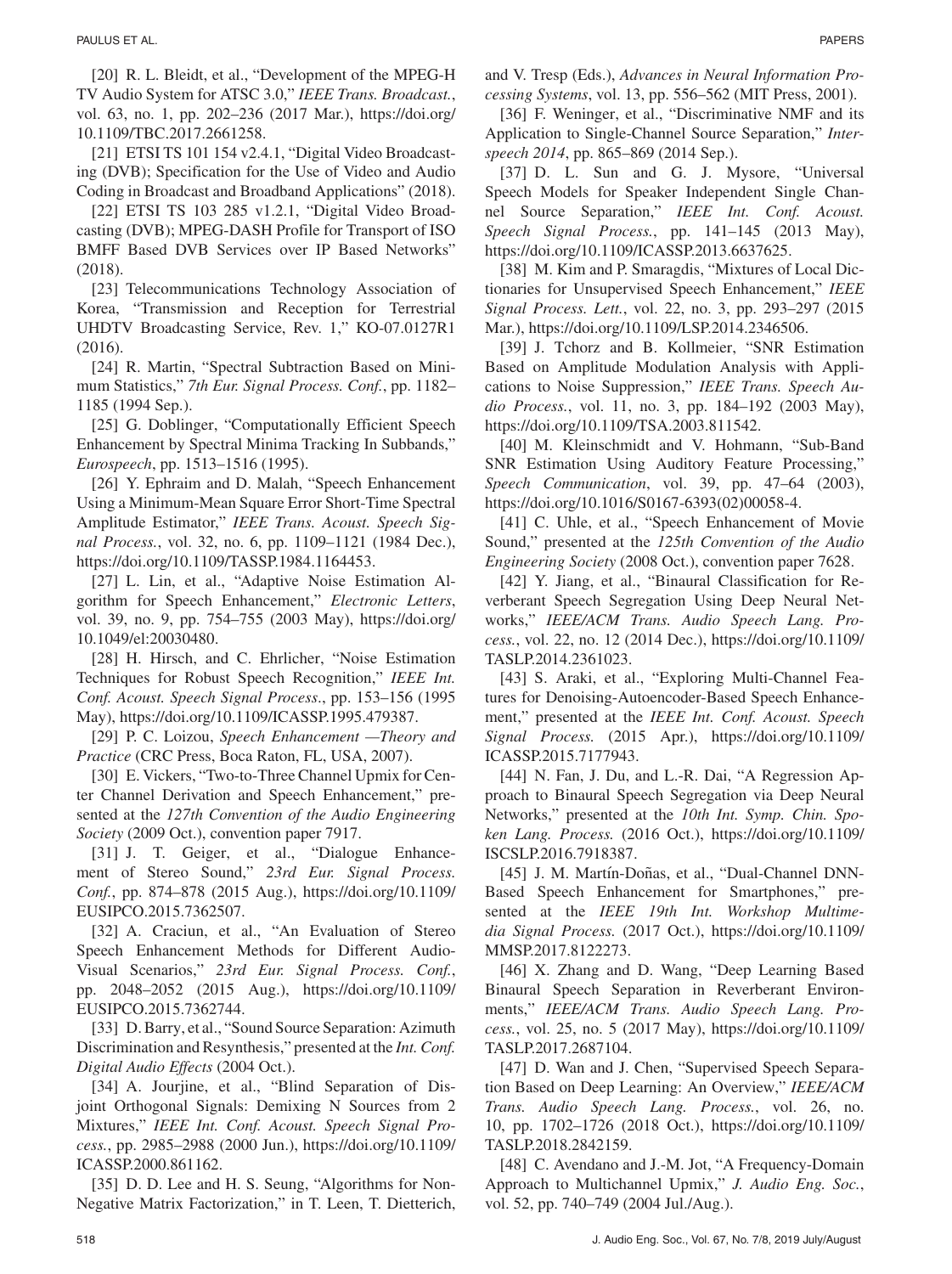[49] J. Merimaa, et al., "Correlation-Based Ambience Extraction from Stereo Recordings," presented at the *123rd Convention of the Audio Engineering Society* (2007 Oct.), convention paper 7282.

[50] K. M. Ibrahim and M. Allam, "Primary-Ambient Source Separation for Upmixing to Surround Sound Systems," *IEEE Int. Conf. Acoust. Speech Signal Process.*, pp. 431–435 (2018 Apr.), https://doi.org/10.1109/ ICASSP.2018.8461459.

[51] J. Driedger, et al., "Extending Harmonic-Percussive Separation of Audio Signals," *15th Int. Soc. Music Inform. Retrieval Conf.*, pp. 611–616 (2014 Oct.).

[52] Y. Ephraim and D. Malah, "Speech Enhancement Using a Minimum Mean-Square Error Log-Spectral Amplitude Estimator," *IEEE Trans Acoust. Speech Signal Process.*, vol. 33, no. 2, pp. 443–445 (1985 Apr.), https://doi.org/10.1109/TASSP.1985.1164550.

[53] E. Manilow, et al., "Predicting Algorithm Efficacy for Adaptive Multi-Cue Source Separation," *2017 IEEE Workshop Appl. of Signal Process. Audio and Acoustics*, pp. 274–278 (2017 Oct.), https://doi.org/10.1109/ WASPAA.2017.8170038.

[54] E. M. Grais, et al., "Combining Mask Estimates for Single Channel Audio Source Separation Using Deep Neural Networks," *Interspeech 2016*, pp. 3339– 3343 (2016 Sep.), https://doi.org/10.21437/Interspeech. 2016-216.

[55] A. Ragano and A. Hines, "Exploring a Perceptually-Weighted DNN-Based Fusion Model for Speech Separation," *26th AIAI Irish Conf. Artif. Intell. and Cogn. Sci.*, pp. 21–32 (2018 Dec.).

[56] X. Jaureguiberry, et al., "Fusion Methods for Speech Enhancement and Audio Source Separation," *IEEE/ACM Trans. Audio Speech Lang. Process.*, vol. 24, no. 7, pp. 1266–1279 (2016 Jul.), https://doi.org/10.1109/ TASLP.2016.2553441.

[57] T. Esch and P. Vary, "Efficient Musical Noise Suppression for Speech Enhancement System," *IEEE Int. Conf. Acoust. Speech Signal Process.*, pp. 4409–4412 (2009 Apr.), https://doi.org/10.1109/ICASSP.2009.4960607.

[58] "Is the Background Music Too Loud?" http://www. bbc.co.uk/blogs/tv/2011/03/is-the-background-music-tooloud. shtml, accessed: 2018-06-26.

[59] E. Vincent, R. Gribonval, and C. Févotte, "Performance Measurement in Blind Audio Source Separation," *IEEE Trans. Audio Speech Lang. Process.*, vol. 14, no. 4, pp. 1462–1469 (2006 Jun.), https://doi.org/ 10.1109/TSA.2005.858005.

[60] ITU-R Recommendation BS.775-3, "Multichannel stereophonic sound system with and without accompanying picture" (2012 Aug.).

[61] ITU-R Recommendation BS.1770-4, "Algorithms to measure audio programme loudness and true-peak audio level" (2015 Oct.).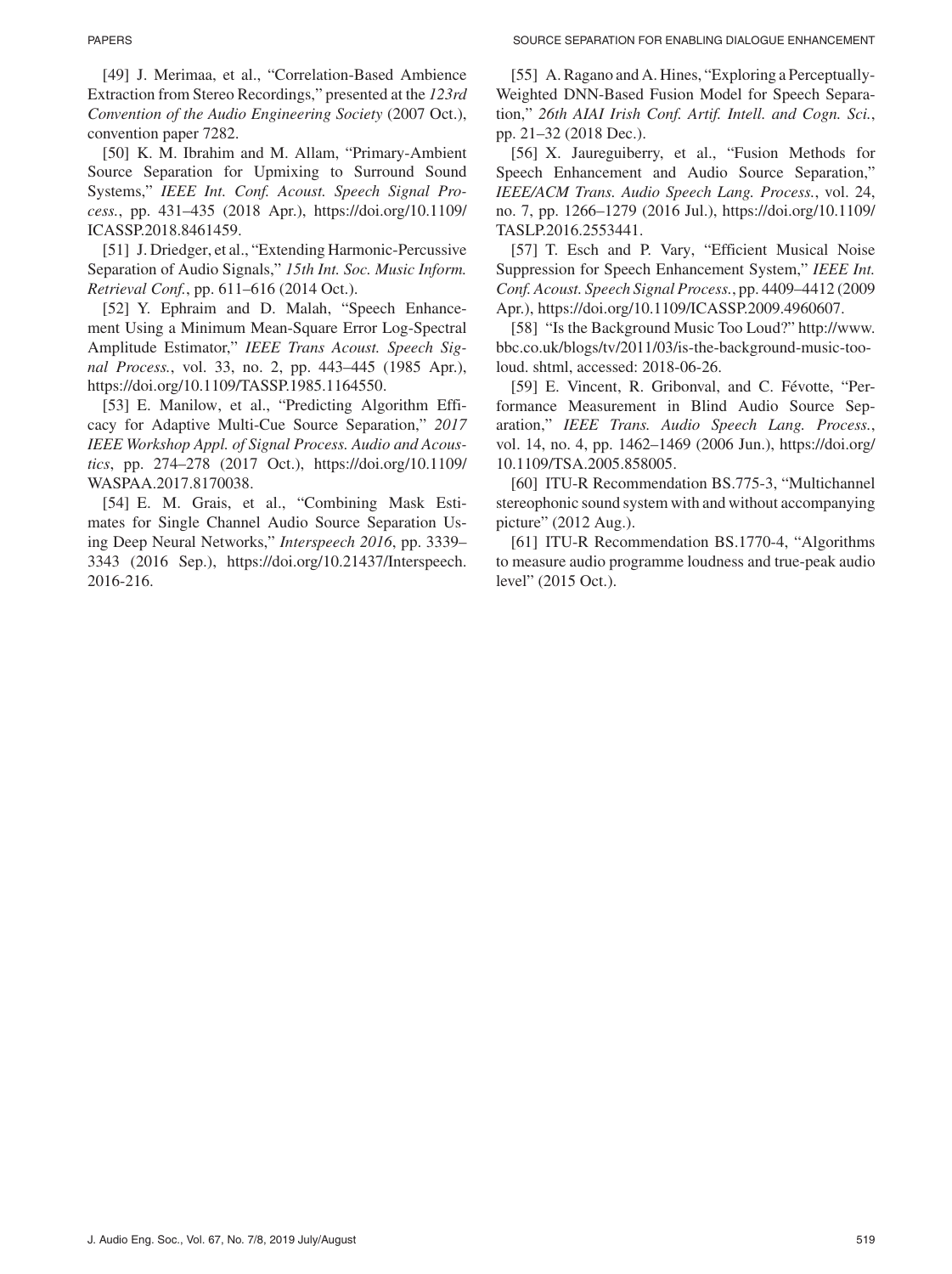



Jouni Paulus Matteo Torcoli Christian Uhle Jurgen Herre ¨



**THE AUTHORS**





Sascha Disch Harald Fuchs



Jouni Paulus received the M.Sc.(Eng.) and D.Sc.(Tech.) degrees in information technology from Tampere University of Technology (TUT), in 2002 and 2010, respectively. From 2002 to 2010 he was working as a researcher at the Department of Signal Processing at TUT with the topic of signal-based music content analysis. In 2010 he joined Fraunhofer Institute for Integrated Circuits (IIS) in Erlangen, Germany, as a research scientist, and as a member of the International Audio Laboratories Erlangen. Dr. Paulus has contributed to the development and standardization of MPEG-D SAOC and MPEG-H 3D Audio. His current research interests as a senior scientist at Fraunhofer IIS include object-based and spatial audio coding, informed and blind source separation, machine learning for audio applications, speech intelligibility enhancement, and subjective evaluation of the resulting audio processing algorithms.

•

Matteo Torcoli received his B.Sc. degree in computer engineering from the University of Brescia in 2011 and his M.Sc. degree in sound and music computer engineering from the Politecnico di Milano in 2014, cum laude. He worked on his M.Sc. thesis on dereverberation for nextgeneration hearing aids at the International Audio Laboratories Erlangen. He then joined the Audio and Media Technologies division of Fraunhofer IIS, where he is currently working as R&D engineer. His research focus is on applying digital signal processing and machine learning for developing accessibility features. In particular, he has been working on dialogue enhancement, on ways to enable it also without the original audio objects, and on the subjective and objective evaluation of such an experience. •

Christian Uhle is chief scientist in the Audio and Media Technologies division of the Fraunhofer Institute for Integrated Circuits (IIS) in Erlangen, Germany. He received the diploma engineer degree and the Ph.D. degree in electrical engineering from the Technical University of Ilmenau, Germany, in 1997 and 2008, respectively. From 1998 to 2000 he developed a real-time operation system for digital signal processors at the Technical University of Ilmenau.

From 2000 until 2005 he was research associate and doctoral student at the Fraunhofer Institute for Digital Media Technology (IDMT) working on the semantic analysis of musical audio signals. Since 2006 he is research associate at Fraunhofer IIS. His research activities comprise semantic audio processing, blind source separation, dialog enhancement, digital audio effects, automotive sound reproduction, and natural language processing. Dr. Uhle is a member of the AES and chairs the AES Technical Committee on Semantic Audio Analysis.

•

Jürgen Herre joined the Fraunhofer Institute for Integrated Circuits (IIS) in Erlangen, Germany, in 1989. Since then he has been involved in the development of perceptual coding algorithms for high quality audio, including the well-known ISO/MPEG-Audio Layer III coder (aka "MP3"). In 1995, Dr. Herre joined Bell Laboratories for a PostDoc term working on the development of MPEG-2 Advanced Audio Coding (AAC). By the end of 1996 he went back to Fraunhofer to work on the development of more advanced multimedia technology including MPEG-4, MPEG-7, MPEG-D, and MPEG-H, currently as the Chief Executive Scientist for the Audio & Media Technologies activities at Fraunhofer IIS, Erlangen. In September 2010, Dr. Herre was appointed professor at the University of Erlangen and the International Audio Laboratories Erlangen. Dr. Herre is a fellow of the Audio Engineering Society, cochair of the AES Technical Committee on Coding of Audio Signals, and vice chair of the AES Technical Council. He served as a member of the IEEE Technical Committee on Audio and Acoustic Signal Processing and as an associate editor of the *IEEE Transactions on Speech and Audio Processing* and is an active member of the MPEG audio subgroup.

• Sascha Disch received his Dipl.-Ing. degree in electrical engineering from the Technical University Hamburg-Harburg (TUHH) in 1999 and joined the Fraunhofer Institute for Integrated Circuits (IIS) the same year. Ever since he has been working in research and development